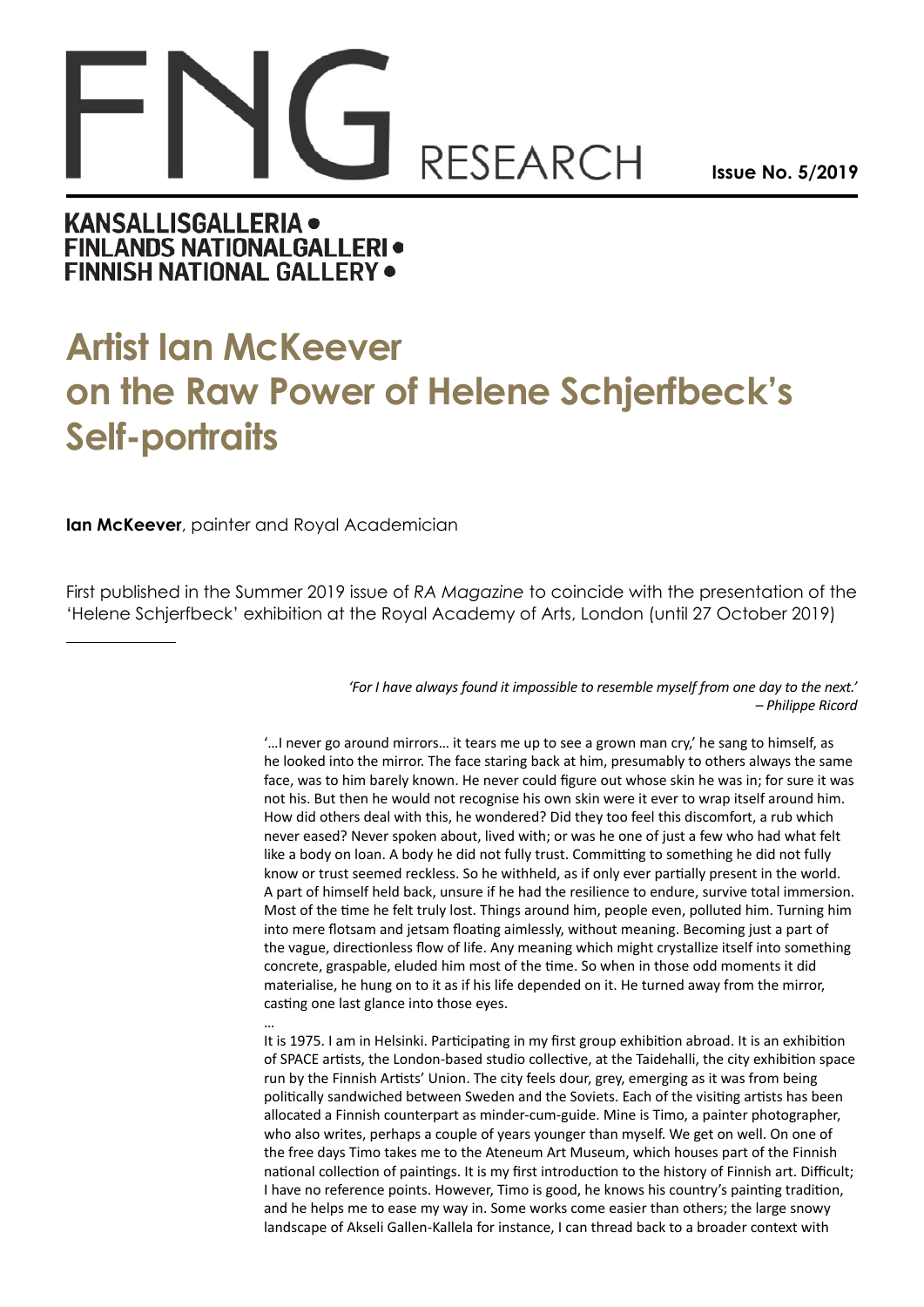



**Fra Filippo Lippi,** *Profile Portrait of a Young Woman***,** *c.***1445, poplar wood, 49.5cm x 32.9cm Gemäldegalerie der Staatlichen Museen zu Berlin – Preußischer Kulturbesitz** Photo: Christoph Schmidt

**Helene Schjerfbeck,** *Self-Portrait***, 1895, oil on canvas, 38cm x 31cm Provincial Museum of Western Uusimaa, Raasepori** Photo: Finnish National Gallery / Hannu Aaltonen

relative ease. At one point we find ourselves in a gallery of smallish paintings, still-lifes, landscapes and portraits. It is the work of Helene Schjerfbeck, Timo enthuses. I am both curious and nonplussed. Unable to make head or tail of what I am looking at – why the fuss?

Over the following years Timo and I become good friends and I am in Finland fairly regularly. On such visits at some point I invariably find myself standing yet again in front of Helene Schjerfbeck's paintings. They have become a Finnish marker for me. One of those things we use when travelling to tell us we have arrived, be it a croissant in Paris or the mounds of fresh mint in Marrakesh. Paintings too can anchor one from museum to museum, country to country. I have only to stand in front of Vilhelm Hammershøi's small *Portrait of a Young Woman* in Funen Art Museum in Odense to know I am slap bang in the middle of Denmark and its culture. For me in Finland this has become Helene Schjerfbeck.

It is the self-portraits that particularly hold me, keep me guessing. They emit a strange discomfort that has to be reciprocated. Discomfort as such is not the problem; after all looking at art is not a comfort blanket. Even if the sensation of looking is pleasurable, satisfying, it should at least have that quality of not being fully available. One should be left with a lingering ache, like unrequited love. But there is something about self-portraits which gets closer to the bone. Makes looking, eye to eye, somehow harder. Puts one in that embarrassing position of being caught out as the only one looking. After all, not even the painter in painting the self-portrait is outside looking on, giving us another set of eyes. He or she is literally in the painting. Depriving us of that usual reassurance of being complicit in looking. We cannot step into the artist's shoes as the artist is in the painting, looking back. We are locked out.

How does a painter begin to grasp any notion of painting the self? What is he or she looking at? What does it look like? I can understand the idea that every artistic statement is somehow a reflection of the artist's psyche. A statement left in the vague twilight zone of glance and glimmer. Yet to paint the self as semblance, as somehow fully appearing in the world, mystifies me. How is it different to painting another person, or even a table or a chair,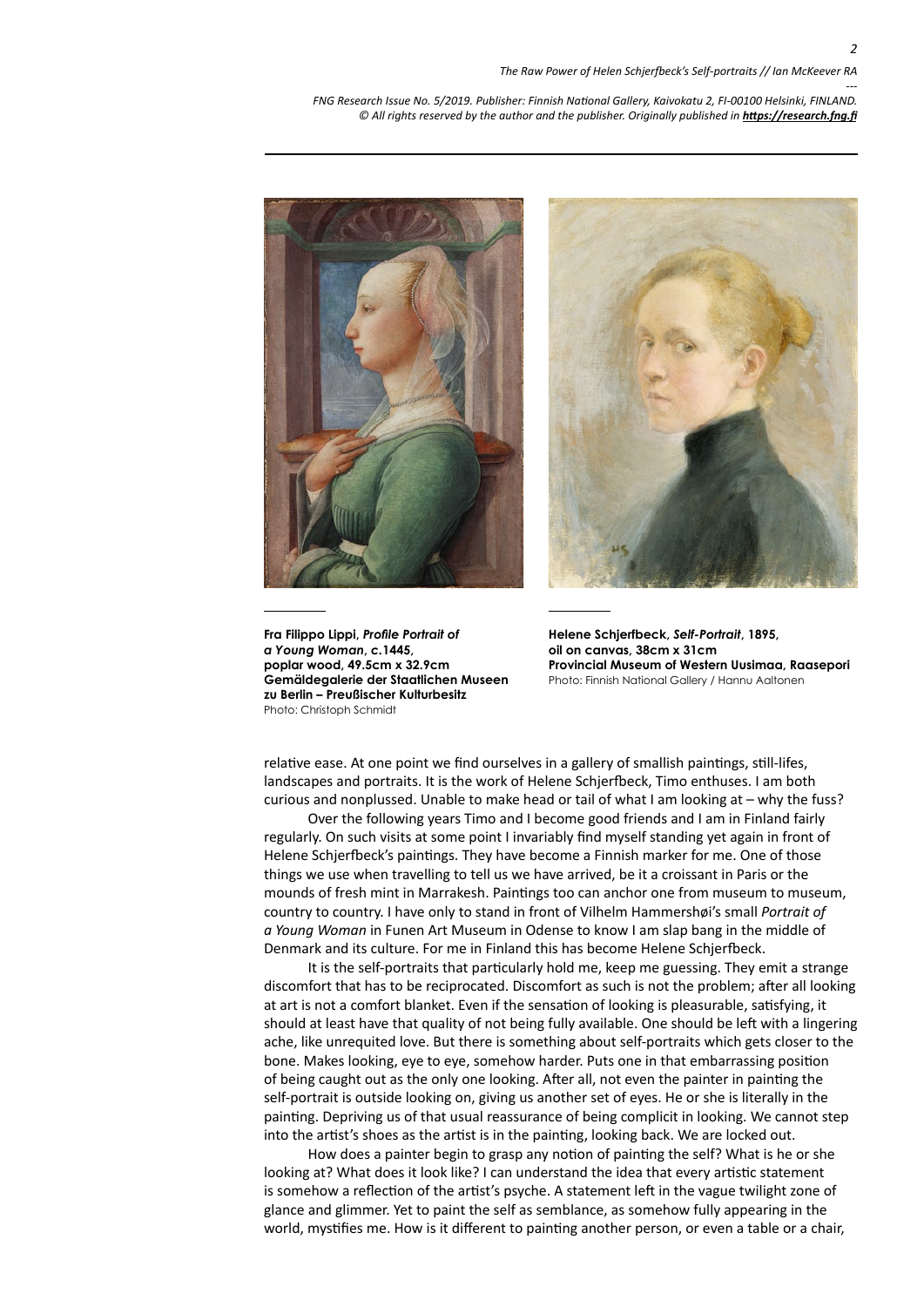

**Helene Schjerfbeck,** *Self-Portrait, sketch (Self-Portrait with Silver Background)***, 1915, pencil, watercolour, charcoal and silver leaf on paper, 47cm x 34.5cm Turku Art Museum**  Photo: Vesa Aaltonen

**Alfred Stieglitz,** *Georgia O'Keeffe***, 1918, photograph, palladium print on paper, 24.8cm x 20.3cm The J. Paul Getty Museum, Los Angeles** 

come to that? How does the artist objectify the self? Where does the painter begin, and what is then held in the painting's fixity? Who is it the painter is looking at, eye to eye?

The history of Western portrait painting begins in profile. Eyes do not meet. The head is refined into a beautiful silhouette. Fra Filippo Lippi's *Profile Portrait of a Young Woman* (*c.*1445) presents the sitter in profile with the inscrutable quality of a delicate flower. Too fragile to get close to. As immaculate as any portrait on the cover of a 21st-century glossy magazine. Beyond approach or reproach. It is only in the 15th century that the Italian portrait, under influence from the North, slowly begins to turn its head to gaze back at the viewer. Meets the world full on. This changes things. Changes not only the nature of the portrait, but also how we look at paintings. The painting ceases being something we behold, becoming something we have a shared interest in. We are now in conversation both with the portrait and the painting, eye to eye. The painting and the portrait have become a reciprocating part of our lives too.

In a modest book titled *Piero della Francesca or The Ineloquent in Art*, from 1954, Bernard Berenson discusses the nature of portraiture. One so easily forgets with what lucidity and eloquence such writers as Berenson wrote. '… I am tempted to conclude that in the long run the most satisfactory creations are those which, like Piero's and Cézanne's, remain ineloquent, mute, with no urgent communication to make, and no thought of rousing us with look or gesture. If they express anything it is character, essence, rather than momentary feeling or purpose.' Character, essence, rather than momentary feeling or purpose, let's ponder this thought by Berenson. Helene Schjerfbeck's early self-portraits, painted when she was in her twenties and thirties, show a young woman self-consciously looking back at the viewer. The works have an innocent earnestness, expressing a desire to be present right now, in the moment.

Later self-portraits from the middle of her career reveal much greater reserve and restraint. Both the person painted and the painting are organised into fitting composure.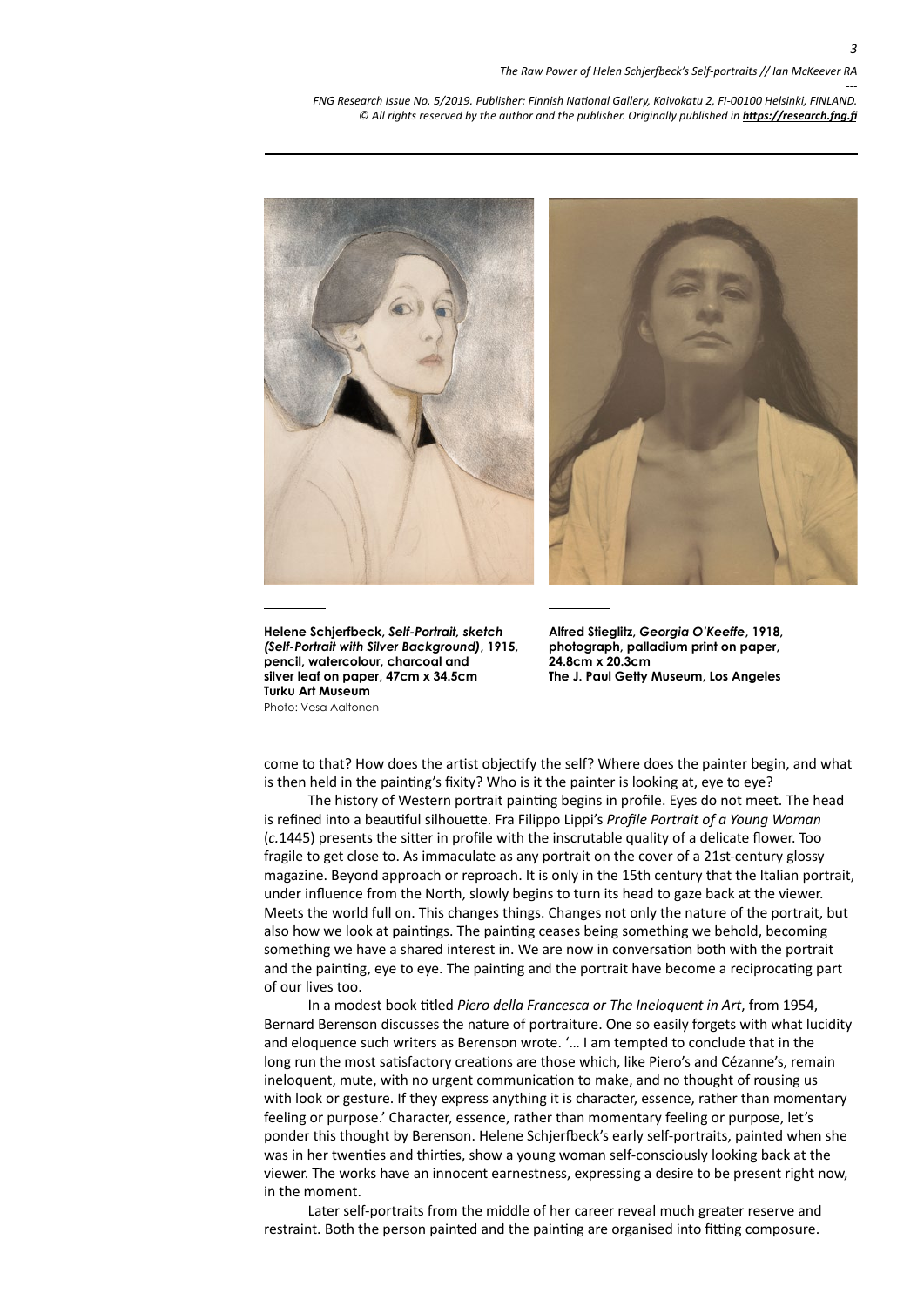



**Helene Schjerfbeck,**  *Self-Portrait, Light and Shadow***, 1945, oil on canvas, 36cm x 34cm Signe and Ane Gyllenberg Foundation** Photo: Matias Uusikylä

**Alexej von Jawlensky,**  *Mystical Head of a Girl***, 1918, oil on cardboard, 40cm x 30cm Kunstmuseum Basel, Switzerland / Bridgeman Images**

Composure clothes these paintings like a stiff Protestant collar, and we are held at a distance that is not evident in the early portraits. There is something in these paintings that makes me think of the photographic portraits of Georgia O'Keeffe by Alfred Stieglitz from 1918. O'Keeffe's self-conscious stare and presence divest the photographer of his role, throwing the making back onto the sitter as actively creating an image of the self, as do so many contemporary celebrity images. This somehow flips the photograph over into a controlled, by proxy, self-portrait. A quality self-portraits also seem to hold of doubling back on themselves, of being in and out at the same time.

Things change again in the late self-portraits of Helene Schjerfbeck. The paintings are more ragged, edgy, composure goes out the window. What we are seeing is not just the ravages of time, but also a loss of self. Everything is hollowed out. The paintings exist in a state between fatigue and indifference, as if looking through a glass darkly, any notion of a portrait appearing as a distant echo rather than a reflection. During the last two years of her life the artist painted around twenty such portraits. The works have a sense of being more a cipher than a portrait. Here I am thinking of the 'portraits', the *Mystical Heads*, by Alexej von Jawlensky, which as such are not portraits, but rather archetypes similar to the way saints are depicted in Russian Orthodox icons. The artist becomes a dispassionate medium, a transmitter; the ego is absent. He or she is somewhere beyond the painting, unreachable. What is being painted is simply that which needs to be painted. Here we are touching upon Berenson's reference to essence and character, the mute and ineloquent. That unknowable space which we each, as individuals, can inhabit, in which we are present as self, uncontaminated by exchange with the world. This emptying out can manifest itself, in painting, as the paring back of paint and 'image' to its minimum, a quality found in the late paintings of some artists. This is a quality which is equally present in other later works by Helene Schjerfbeck, especially the still-lifes. For the still-life and the portrait are never very far away from each other, both are a stilling of life.

A timeline. Sometimes helpful to get a sense of where an artist stands. Schjerfbeck was born in 1862 and died in 1946. She was a contemporary of her fellow country-man



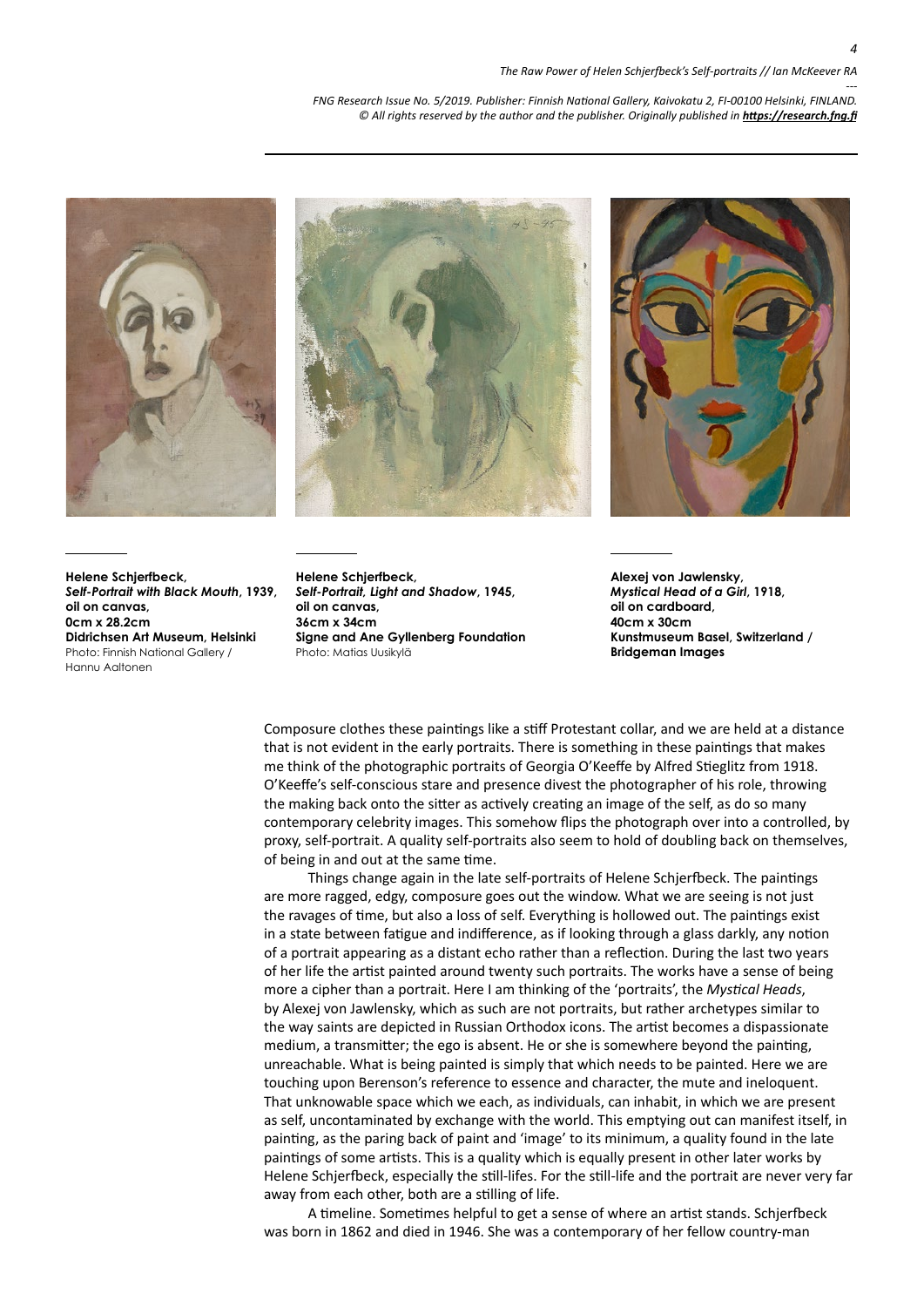*5*

*--- FNG Research Issue No. 5/2019. Publisher: Finnish National Gallery, Kaivokatu 2, FI-00100 Helsinki, FINLAND.* © All rights reserved by the author and the publisher. Originally published in **<https://research.fng.fi>** 



**Helene Schjerfbeck,**  *Self-Portrait***, 1912, oil on canvas, 43.5cm x 42cm Finnish National Gallery / Ateneum Art Museum** Photo: Finnish National Gallery / Yehia Eweis

> Akseli Gallen-Kallela and a close contemporary of Vilhelm Hammershøi (born 1864), as well as Edvard Munch and Hilma af Klint, who both died in 1944. Looking further afield, Piet Mondrian and Wassily Kandinsky also died in 1944. Whilst Hilma af Klint, Mondrian and Kandinsky were influenced in their early work by Madame Blavatsky's Theosophical movement and the spiritualist zeitgeist of the time, and whilst Munch engaged with the fashionable investigation of the protoplasmic nature of the spirit, Helene Schjerfbeck appears to have stood outside such esoteric concerns. Equally, she avoided immersing herself in Nordic mythology and folklore, unlike Akseli Gallen-Kallela. Instead she shares a closer affinity with the relatively insulated position of Vilhelm Hammershøi. A looking inwards towards the more domestic, the norms of daily life.

> Walking from the hallway to the bedroom, he lost the thought. It was that fleeting. Between the clock and the bed so to speak. This is the title of Edvard Munch's self-portrait of 1940–43, *Self-Portrait, Between the Clock and the Bed*. The painting literally depicts Munch full on, standing between his bed and a grandfather clock. It is a painting which does not so much look out, contrary to Munch's gaze, as one which internalises the passage of time. Turns the gaze inwards. This internalisation separates the Northern Romantic movement from its Southern classical counterpart. The classical world proportions and apportions. It is a view from the inside looking out, both temperate and idealised. Coherent sense is made of the